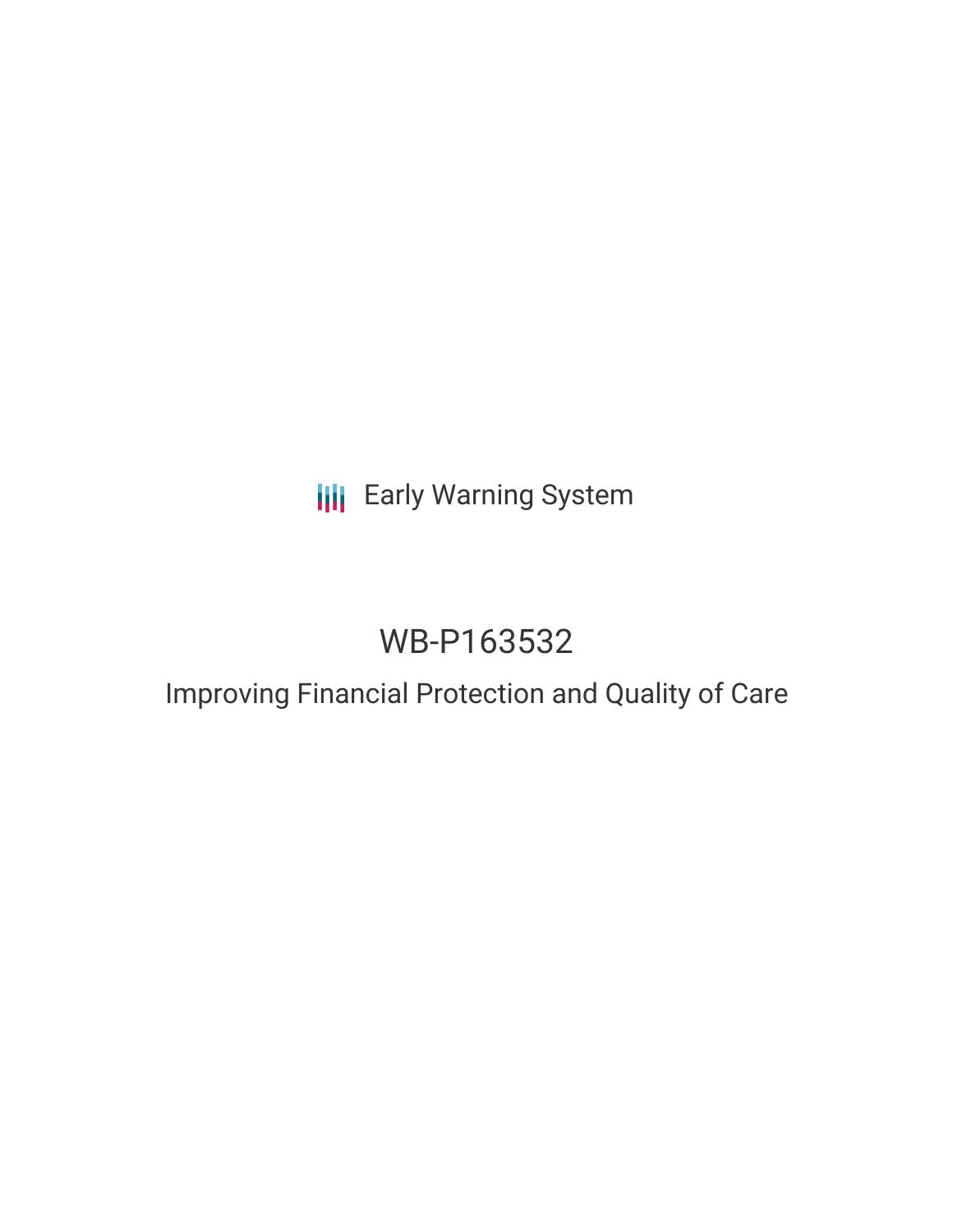

#### **Quick Facts**

| <b>Countries</b>              | Kosovo                                    |
|-------------------------------|-------------------------------------------|
| <b>Financial Institutions</b> | World Bank (WB)                           |
| <b>Status</b>                 | Active                                    |
| <b>Bank Risk Rating</b>       | С                                         |
| <b>Voting Date</b>            | 2017-10-04                                |
| <b>Sectors</b>                | Law and Government, Technical Cooperation |
| <b>Investment Type(s)</b>     | Grant                                     |
| <b>Project Cost (USD)</b>     | $$0.29$ million                           |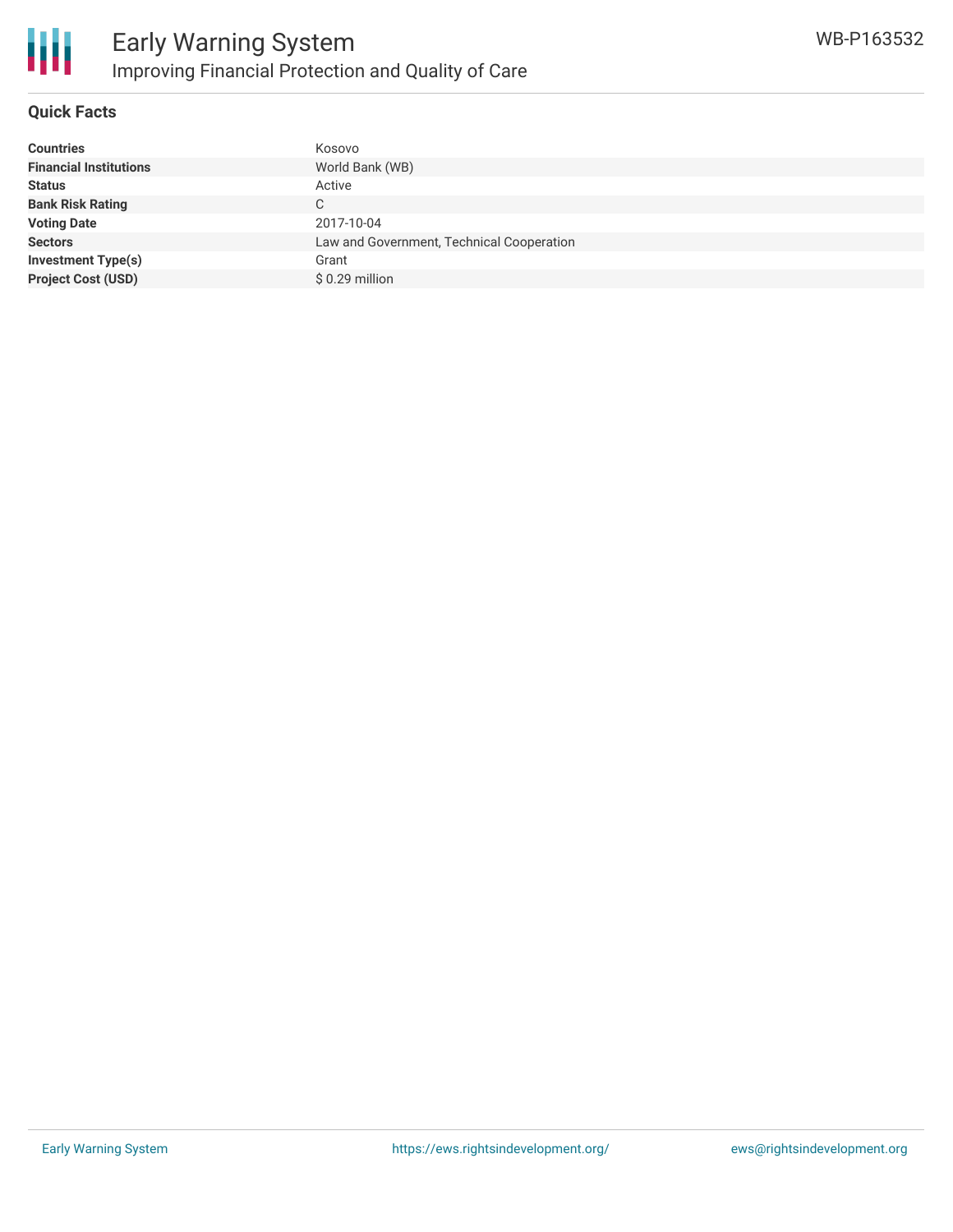

#### **Project Description**

This project finances the design and implementation of health sector reforms in Kosovo. This includes providing technical support for an improved poverty targeting system, and conducting study tours and workshops to share international best practice for the health sector.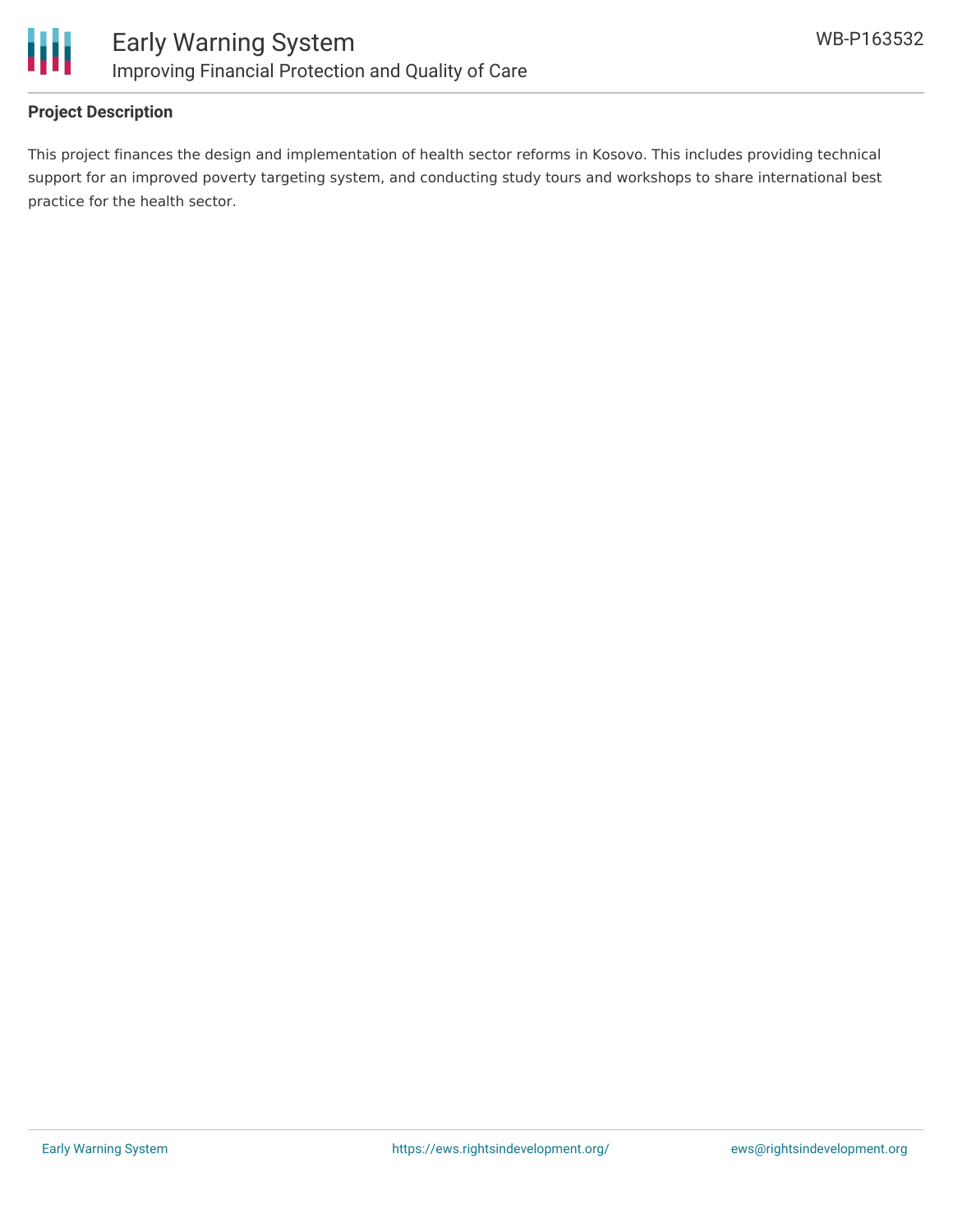

#### **Investment Description**

World Bank (WB)

This grant is provided by Free-Standing Trust Funds for ECA HD Sector Unit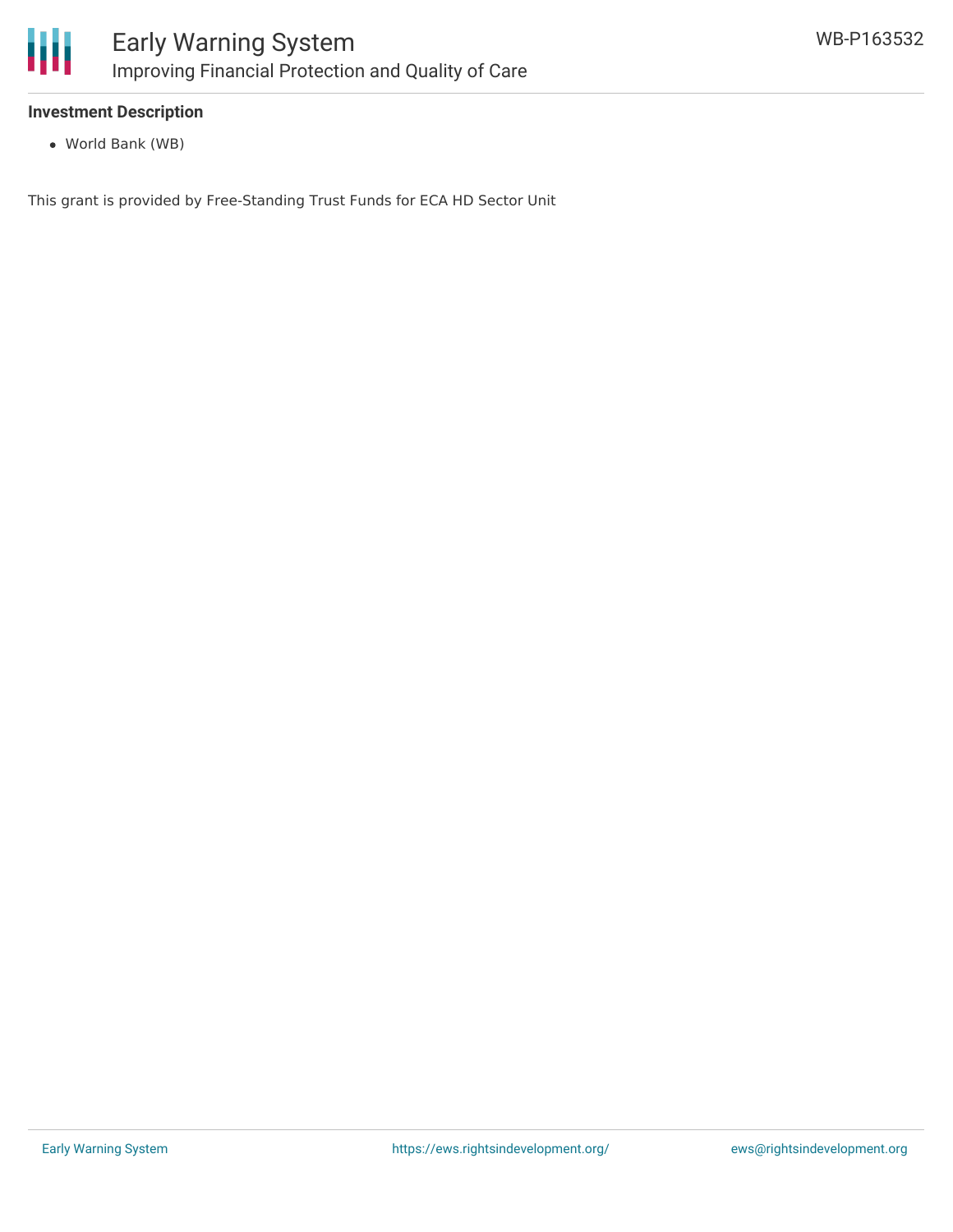

#### **Contact Information**

World Bank Dorothee Chen Health Specialist Telephone No : 1-202-458223

Lorena Kostallari Senior Operations Officer Telephone No : 5246+4157

Borrower : Republic of Kosovo Contact : Agim Krasniqi Title : Deputy Minister of Finance Telephone No : 381-38-200-34-113 Email : agim.r.krasniqi@rks-gov.net

Implementing Agency : Ministry of Health Contact : Fatime Arenliu Qosaj Title : Kosovo Health Project Coordinator Telephone No : 377-44-40-33-89 Email : Fatime.Arenliu.Qosaj@rks-gov.net

Implementing Agency : Ministry of Labor and Social Welfare Contact : Mentor Marina Title : Head of Division for Planning and Social Inclusion Email : Mentor.Morina@rks-gov.net

ACCOUNTABILITY MECHANISM OF WORLD BANK

The World Bank Inspection Panel is the independent complaint mechanism and fact-finding body for people who believe they are likely to be, or have been, adversely affected by a World Bank-financed project. If you submit a complaint to the Inspection Panel, they may investigate to assess whether the World Bank is following its own policies and procedures for preventing harm to people or the environment. You can contact the Inspection Panel or submit a complaint by emailing ipanel@worldbank.org. You can learn more about the Inspection Panel and how to file a complaint at: http://ewebapps.worldbank.org/apps/ip/Pages/Home.aspx.